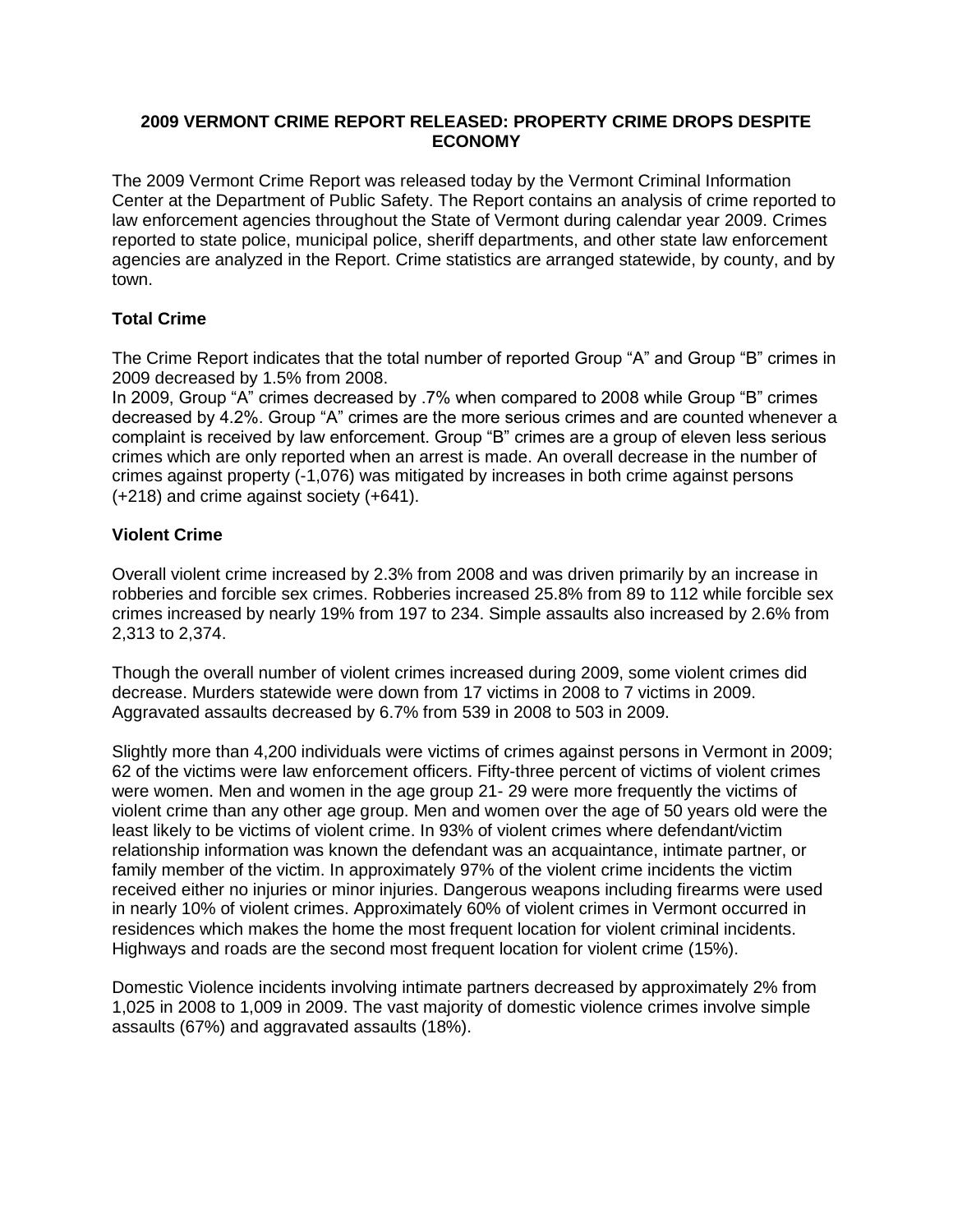## **Property Crime**

Property crime in Vermont decreased by 4.6% in 2009. The decrease was fueled primarily by decreases in larceny/theft, down 6.2% from 2008. Other forms of property crime such as vandalism and burglary decreased slightly

Residences were the targets in 69% of burglaries. In nearly 52% of the cases no forced-entry was required by burglars to enter the target buildings. Nearly 50% of residential burglaries occurred between 8:00 A.M. and 4:00 P.M. For crime prevention information including tips on securing a location against break-in and theft visit the Department of Public Safety website at http://www.vtsp.org/prevention/.

Much of the decrease in thefts was fueled by decreases in theft from buildings (-13.6%), theft from a motor vehicle (-7.2%), theft of motor vehicle parts (-39%) and motor vehicle theft (- 23.8%). There were also categories which saw increases over 2008 including shoplifting (+28.6%) and stolen property (+26.4%). Discount and departments stores were the most frequent target for shoplifting incidents at 42.3%, followed by grocery stores at 25.9%, convenience stores at 10.9% and specialty stores at 10.8%. Slightly less than 35% of shoplifting incidents involved thefts of less than \$25 while 36% of shoplifting incidents involved thefts of from \$25 - \$99. The most commonly stolen item during 2009 was money at 15.3%. Other commonly stolen items included purses/wallets (7.1%), bicycles (6.9%) and vehicle parts and accessories (6.6%).

In Vermont the total property loss in 2009 due to criminal activity reported to law enforcement agencies statewide was over \$19 million, down more than \$3.2 million from 2008. Theft was the primary area of change from 2008 with over \$2.4 million less being reported during 2009. Theft still accounts for the largest single monetary loss at \$8 million followed by burglary at \$4 million and destruction of property/vandalism at \$3 million.

# **Drug Crime**

Drug crime increased by 22.5% from 2,823 incidents in 2008 to 3,459 incidents in 2009. In 2009, approximately 2,246 drug crime incidents involved marijuana (70%). Cocaine and crack cocaine cases amounted to slightly more than 9% of the drug crimes. Amphetamine and methamphetamine cases constituted less than 1% of drug cases.

Most drug related categories remained relatively unchanged from 2008 to 2009 with two notable exceptions. Marijuana related arrests increased by 24.6% from 2008 by a count of 1802 to 2246. Drugs in the other narcotics, other stimulants, other hallucinogens and other drugs (general) showed an increase of 45% from a count of 355 in 2008 to 515 in 2009. Some examples of drugs that may be classified in the "other" categories include (but are not limited to) Ecstasy and various prescription drugs such as Oxycodone and Valium.

## **National and Regional Comparisons**

In order to gauge the level and types of violent crimes occurring across the nation, the FBI has developed the Violent Crime Index. The Index is based on a sample of the violent crimes in a state. The Index only includes the number of murders, robberies, aggravated assaults, and rapes. Preliminary figures reported by the FBI indicate that the National Violent Crime Index showed a decrease of 5.3% from 2008. The Violent Crime Index for the Northeast decreased by 3.3%. The Violent Crime Index in Vermont similarly indicated a decrease of 4.3% based upon